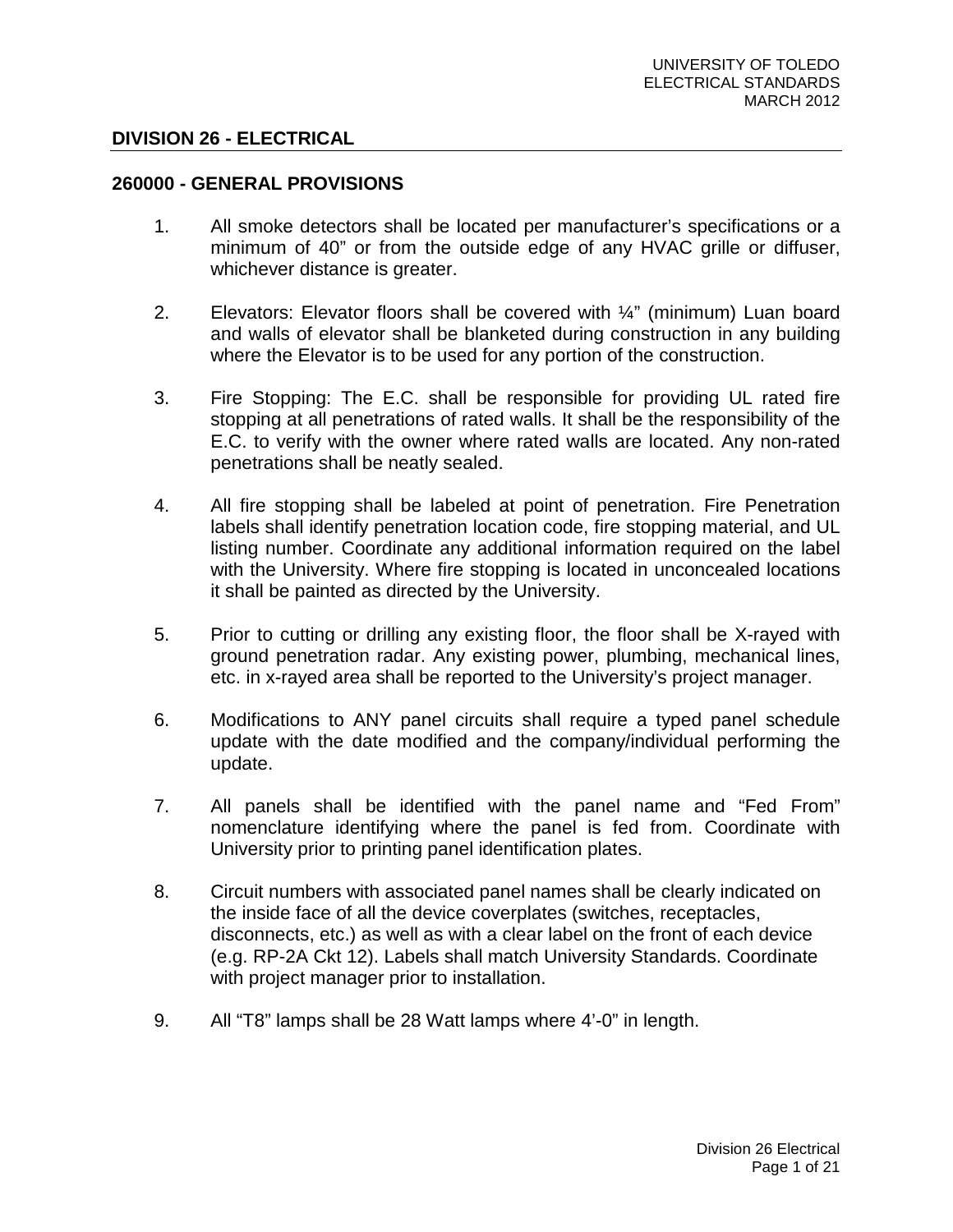# **260001 - CODES AND STANDARDS**

- 1. Codes shall be used as minimum requirements, and where the Construction Standards call for an installation that exceeds and does not violate the code requirements, the Construction Standards shall be followed.
- 2. All work shall conform to the latest edition of the National Electrical Code.
- 3. All materials shall conform to the standards of the Underwriter's Laboratories in every case where such standards have been established for the particular type of material in question.
- 4. The complete electrical installation shall comply with all the requirements of OSHA.
- 5. All material and equipment shall be UL listed and bear the UL label where such listing and labeling exists.
- 6. All work shall comply with all other applicable standards of The University of Toledo – Construction Design Standards.
- 7. This contractor shall coordinate with all other trades prior to roughin/installation of any devices/equipment. All conflicts shall be brought to the attention of the University's project manager prior to proceeding with associated work.
- 8. NFPA Compliance:
	- a. NFPA 72 National Fire Alarm Code
	- b. NFPA 72E Automatic Fire Detectors
	- c. NFPA 101 Life Safety Code
	- d. NFPA 70 National Electrical Code
	- e. Local, State and National Codes, Local and State Fire Marshal Codes. It shall be the Contractor's responsibility to obtain approval from all reviewing agencies.
	- f. NPFA 1221 Standards for the installation, maintenance, and use of emergency service communications systems.
	- g. NFPA 72 Annex E Mass Notification Systems.
	- h. DOD UFC 4-021-01, 2007 (Department of Defense)
	- i. Intelligibility of Fire Alarm & Emergency Communication Systems, dated November 2008. This document shall be complied with as though it were a published and accepted standard
	- j. Underwriters Laboratories, Inc. (UL)
		- 1) UL-864 Control Units for Fire Protective Signaling Systems  $(9<sup>th</sup> Edition)$
		- 2) UL-268 Smoke Detector for Fire Protective Signaling **Systems**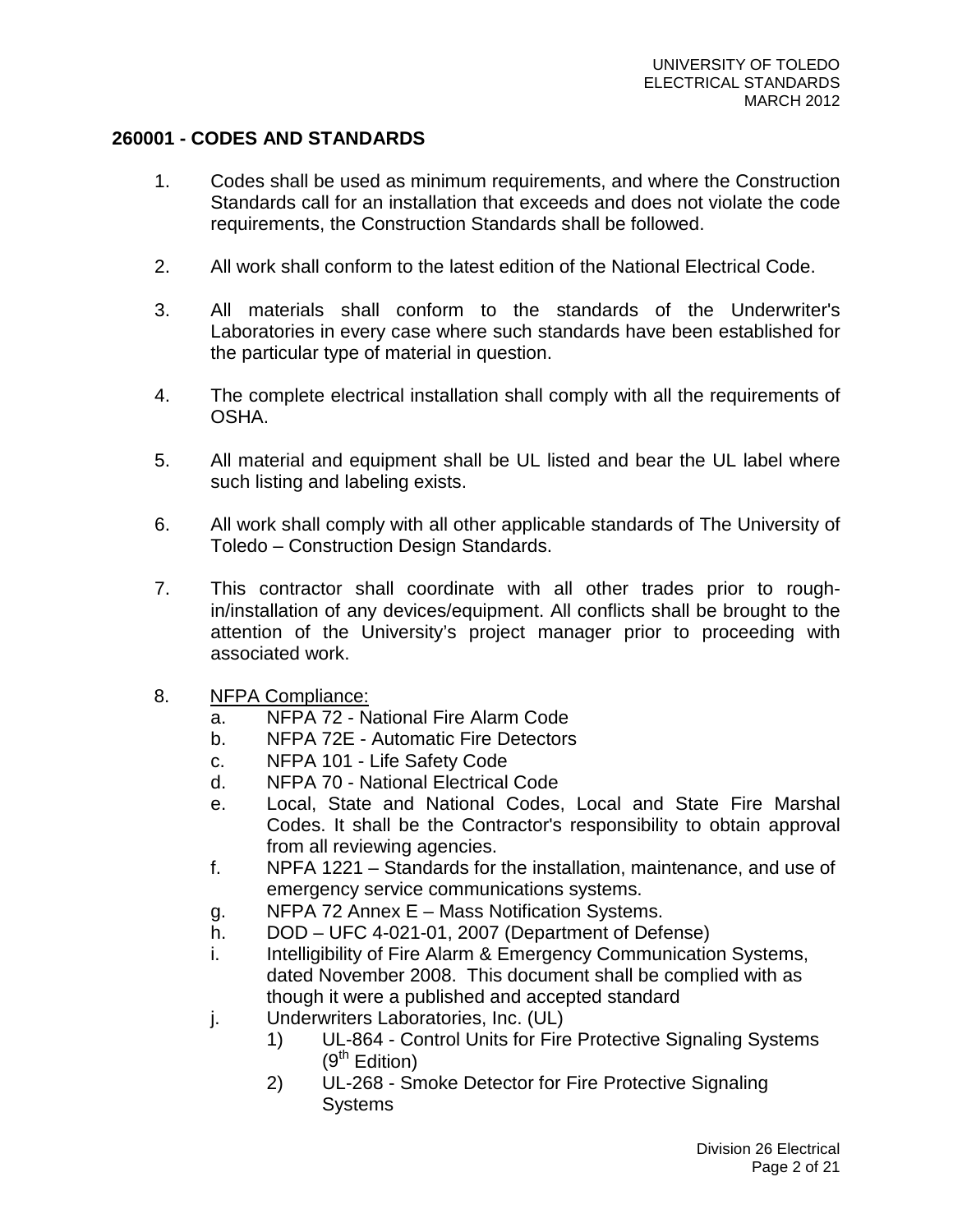- 3) UL-268A Smoke Detectors for Duct Applications
- 4) UL-521 Heat Detectors for Fire Protective Signaling Systems
- 5) UL-464 Audible Signaling Appliances
- 6) UL-1971 Signaling Devices for the Hearing Impaired
- 7) UL-38 Manually Actuated Signaling Boxes
- 8) UL-1480 Speakers for Fire Alarm, Emergency, and Commercial and Professional Use
- 9) UL-1481 Power Supplies for Fire Protective Signaling **Systems**
- 10) UL-1638 Signaling Appliances Private Mode Emergency and General Utility Signaling
- 11) UL 2572 Control and Communication Units for Mass Notification Systems
- 12) Note control equipment that is not dually UL 864 and 2572 listed are not acceptable.
- 9. All work in areas where patient care is administered shall conform with all parts of N.E.C. Article 517.

# **260002 – PERMITS**

- 1. Unless noted otherwise in on bidding documents, the building permit will be acquired and paid for by the A/E. When there is no A/E for the project all permits and fees shall be obtained by the Electrical Contractor. The Electrical Contractor shall obtain and pay for all other permits/inspections required for his work.
- 2. The E.C. shall be responsible to obtain all Elevator permits. A permit is required for each Elevator. Coordinate with the A/E.
- 3. Fire Alarm permit costs shall be included in the Electrical Contractors price and obtained by the Engineer of Record.

# **260003 - TEMPORARY ELECTRICAL SERVICE**

1. Consult with the University regarding temporary electric service for each individual project. The source should be identified and the voltage and phase specified.

### **260004 - GENERAL (Branch Circuits)**

1. In general, all lighting branch circuits shall be separated from power and receptacle branch circuits.

# **260005 - LAYING OUT WORK**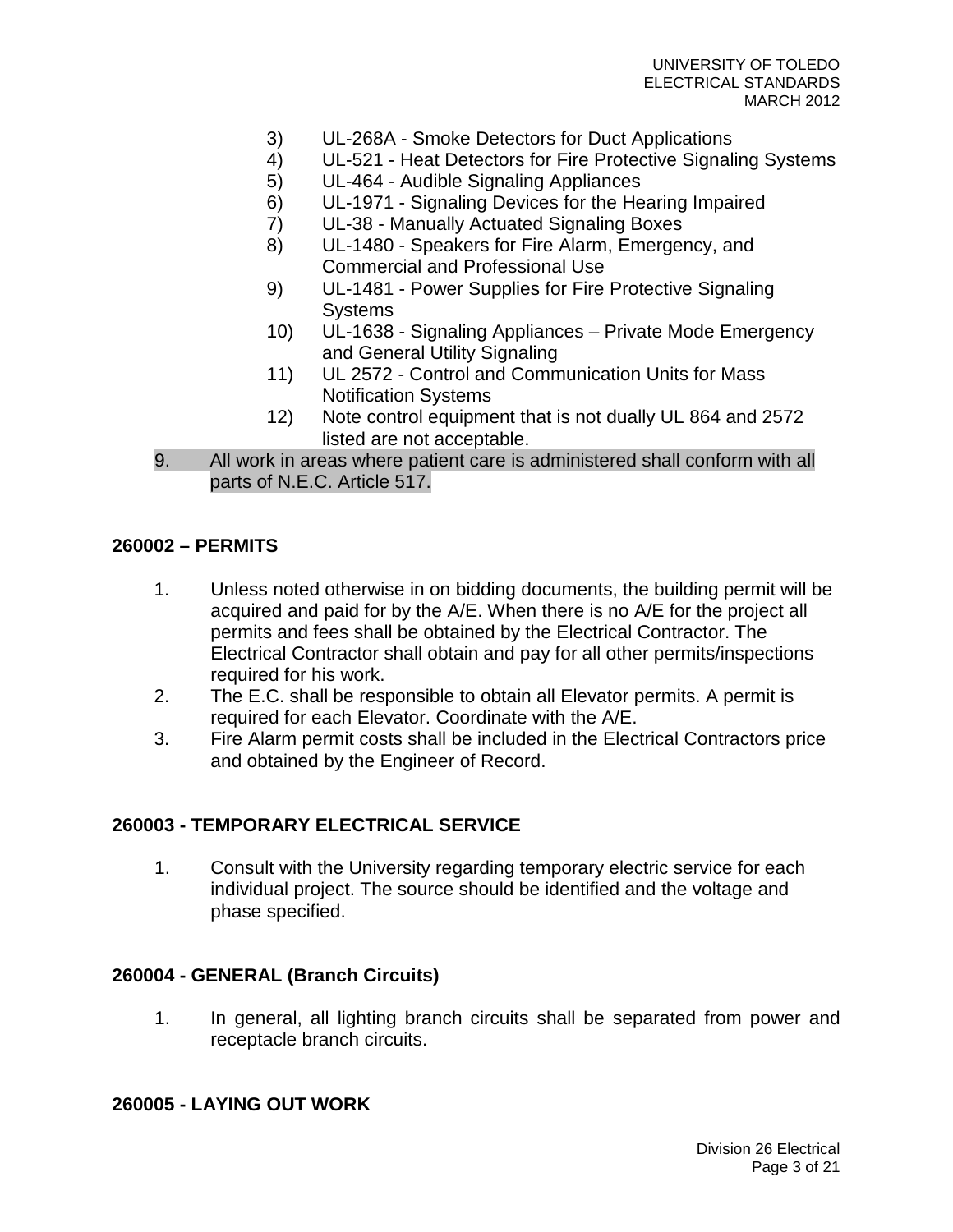1. All exterior light locations should be staked out by the contractor and approved by the University and/or Associate prior to installation.

# **260006 - CONNECTIONS TO EXISTING EQUIPMENT**

1. Connections to existing systems requiring outages shall be communicated to the University a minimum of two weeks prior to proposed outages and shall be during premium working hours as designated. All communication shall be to the University's Project Manager.

# **260100 - OPERATING AND MAINTENANCE MANUALS**

1. When the building is substantially completed and before the building is taken over by the University of Toledo for maintenance purposes, the Contractor shall provide a complete operation and maintenance manual. The manual shall consist of an indexed loose-leaf binder containing the manufacturer's installation, part numbers, approved specification sheets of all equipment installed, operating, maintenance, repair parts manual for each system and component, and panel schedules for each panel modified or installed.

### **260101 - RECORD DRAWINGS**

- 1. The Electrical Contractor will be required to furnish one complete set of "as built" prints.
- 2. The drawings should include the following information:
	- a. The location of all outlets, fixtures, junction boxes, etc., as installed.
	- b. Conduit runs in their relative location with conduit and wire size, and
	- c. The number of wires for each run. Identify whether conduit is in the floor, ceiling, or exposed.
	- d. Complete riser diagrams for power, light, fire alarm, sound, television, telephone, clock and any special systems.
	- e. Locations where low voltage cabling and conduits pass thru wall shall be accurately shown on "as built" drawings. It shall be the appropriate vendor's responsibility to incorporate these locations electronically on their shop drawings and turn over to the University.
- 3. Each floor should have separate drawings for light, power, and signal systems.

# **260102 – WARRANTY**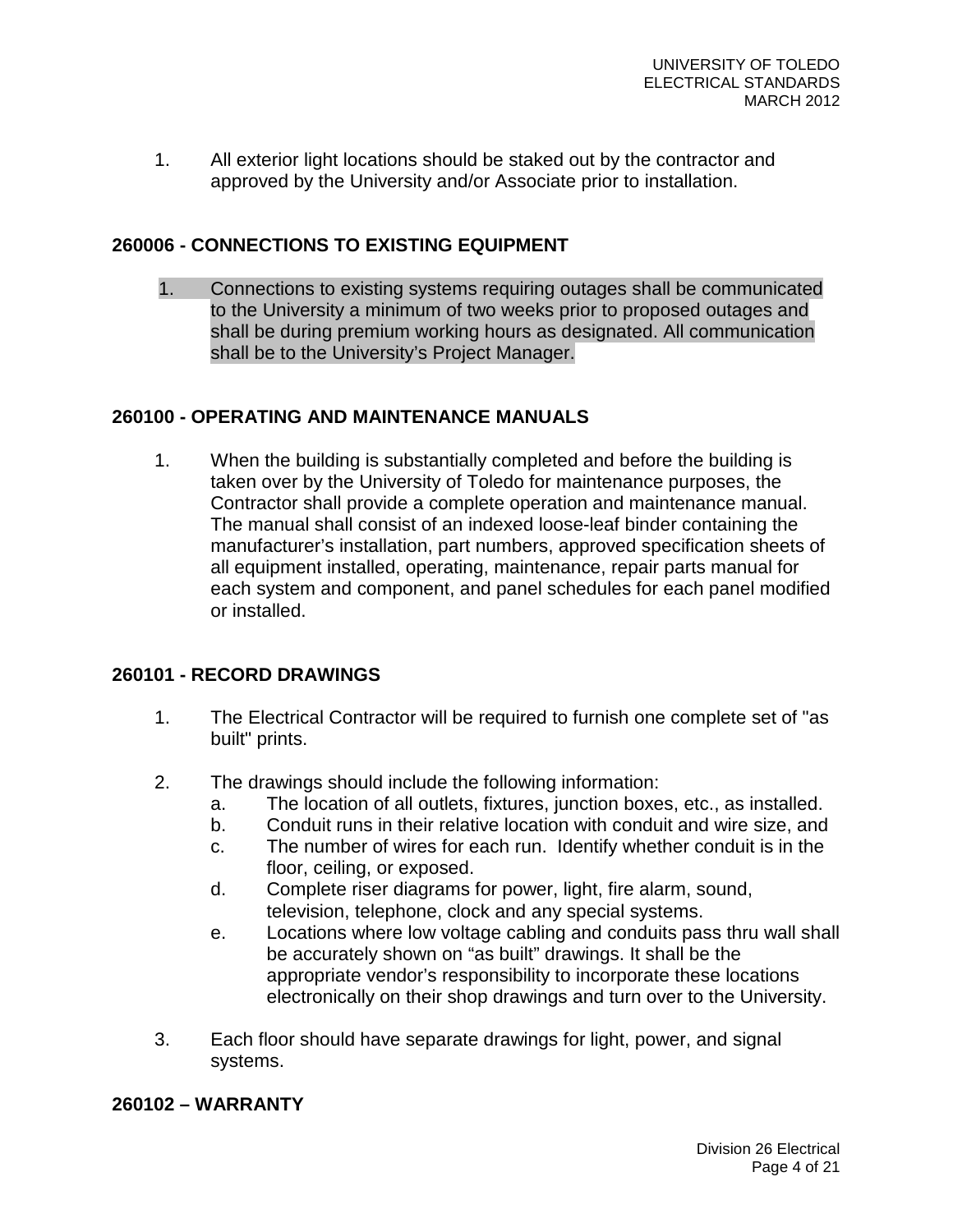1. This Contractor shall warranty all labor on equipment, and all wiring free from mechanical and electrical defects for a period of one year from the date of installation. All warranty labor service shall be included in this warranty, including work required during premium time (i.e., nights, weekends and holidays).

### **260500 - BASIC MATERIALS AND METHODS**

1. All boxes, brackets, bolts, clamps, etc., shall be galvanized, electrogalvanized, metalized, or sheradized.

# **260519 - LOW VOLTAGE CONDUCTORS**

- 1. Minimum size wire for lighting and power feeders and branch circuits (20 Ampere) shall be No. 12 AWG copper. Minimum size wire for control circuits shall be No. 14 AWG copper. All wire shall be stranded.
- 2. All conductors for feeders No. 2AWG and larger shall be Type XHHW copper, 600 Volt, unless otherwise noted on the Drawings. Conductors shall be insulated with virgin cross-linked polyethylene insulation. All conductors smaller than No. 2AWG shall be Type THHN/THWN copper (per N.E.C.), 600 Volt. The conductors shall be insulated with virgin PVC compound and shall have an overall extruded nylon jacket. Nylon "skim" or "dip" coating will not be acceptable.
- 3. A green ground wire, sized according to the NEC Table 250-122, shall be installed in each conduit and kept isolated from the white neutral wire.
- 4. All wire and/or cable shall be delivered to the job site in full factory lengths of 500'-0" minimum. Longer reels may be used where conditions dictate.
- 5. Factory "shorts", scrap or warehouse and prior job "clean-outs" (leftovers) will not be acceptable.
- 6. Feeder phase identification from left to right or front to back facing front of equipment shall be one of the following:

|              |              |             | N                            |
|--------------|--------------|-------------|------------------------------|
| <b>Black</b> | Red          | <b>Blue</b> | White (120/208 Volt Feeders) |
| Yellow       | <b>Brown</b> | Orange      | Gray (277/480 Volt Feeders)  |

- 7. Wire Connections and Devices:
	- a. Taps and splices in all feeder and branch circuit conductors larger than No. 8 shall be made with approved solderless, pressure type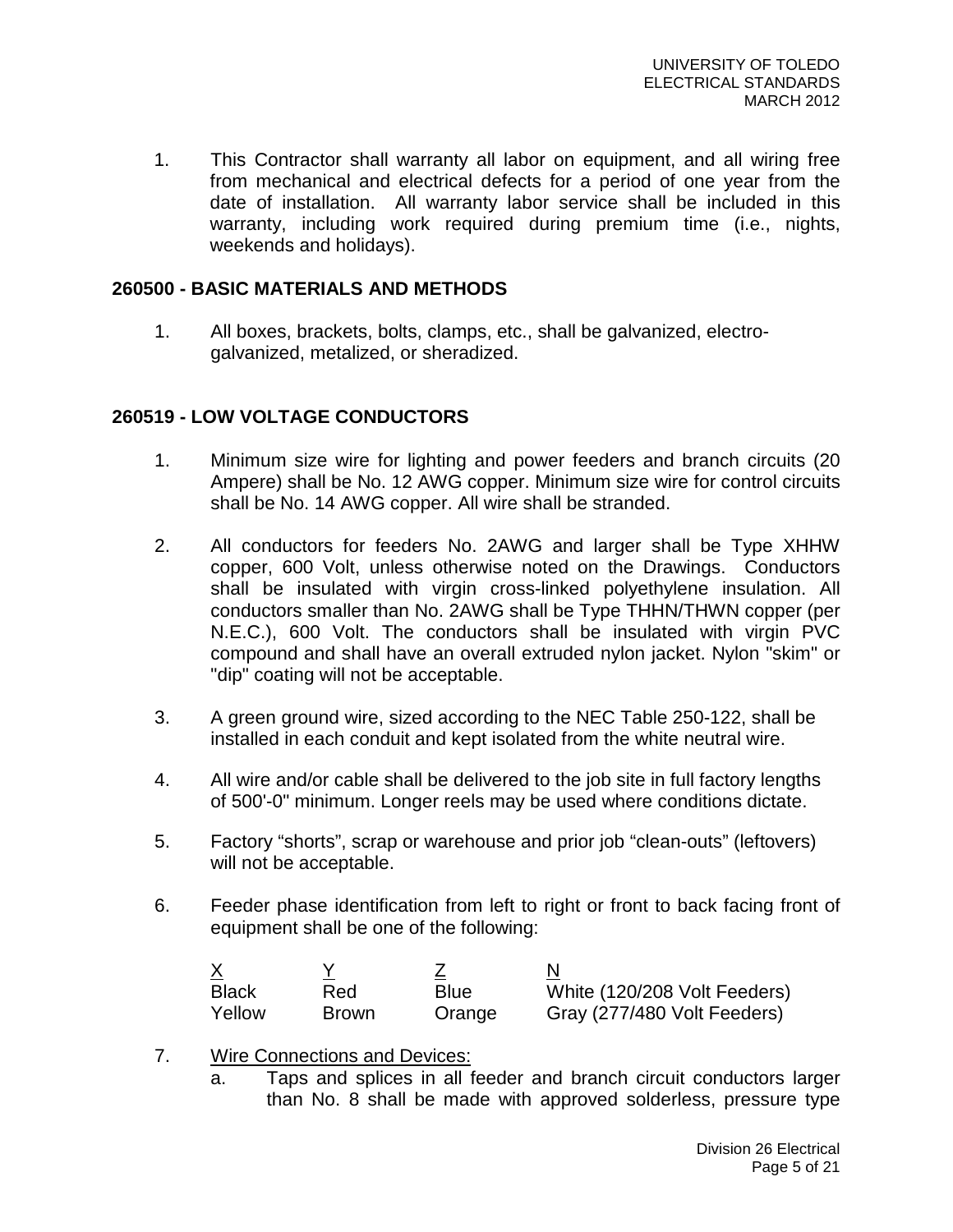bolted connectors. Splices in conductors No. 8 and smaller may be made with preinsulated Scotchlock or Ideal wing-nut spring tension connectors.

- 8. Junctions made in exterior circuits shall utilize setscrew junction connector with three attachment points and a removable gel-filled cap and clamp; Raychem Gelcap SL.
- 9. The use of bridal rings is prohibited. Where cabling is not required to be in conduit as directed by the owner J-hooks may be used for low voltage cabling.
- 10. Each 120-Volt or 277-Volt branch circuits shall be installed with a dedicated neutral wire from the circuit source to the load connection, unless specifically indicated otherwise on the drawings.

# **260526 – GROUNDING**

- 1. Ground all conduits, cabinets, meters, panels, fixtures and other exposed non-current carrying metal components of electrical equipment in accordance with all provisions of the National Electrical Code.
- 2. Flexible connections to motors shall be jumpered with a No. 14 green equipment grounding conductor, or per National Electrical Code Table 250- 122.
- 3. Install a green bonding jumper between the outlet box and the receptacle grounding terminal on all flush mounted receptacles.
- 4. An insulated ground wire shall be installed in all feeder, branch circuit and lighting circuit raceways. Ground wire shall be sized in accordance with N.E.C. Article 250.
- 5. Grounding bushings shall be utilized on each conduit which is not bonded to a grounded enclosure by means of properly installed conduit nuts, one on each side of the enclosure panel and properly tightened such as to cut through the panel paint and make bare metal to metal contact.
- 6. Ground all step down transformers in accordance with N.E.C. Article 250-30 for Grounding Separately Derived Alternating Current Systems. The bonding jumper shall be directly connected to a grounding electrode. The transformer case shall be bonded to the grounding electrode conductor, but shall not be used as the grounding electrode. The grounding electrode conductor shall be protected within rigid metallic conduit.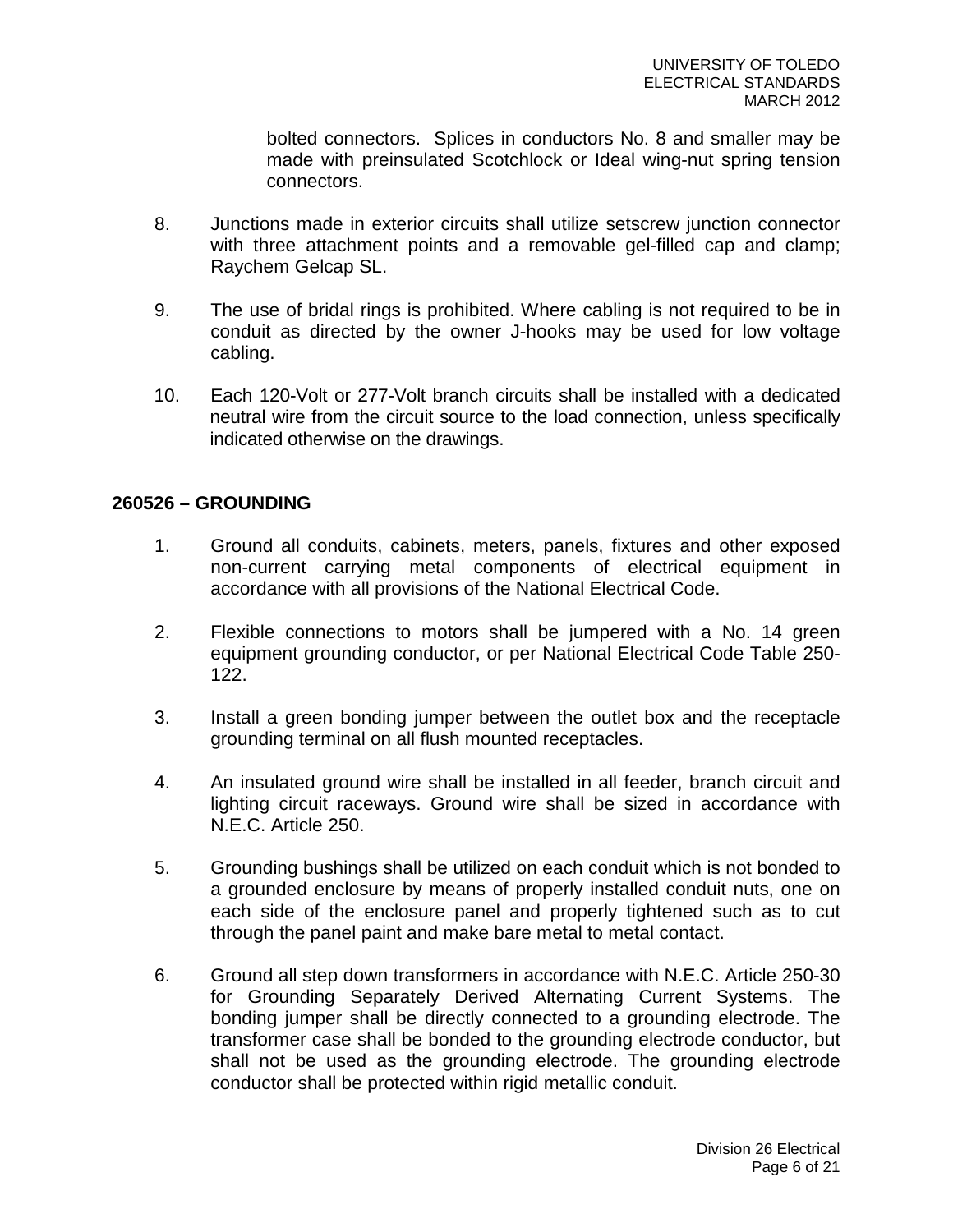- 7. Install grounding bonding jumper across all building expansion joints, conduit bussway and cable tray expansion fittings.
- 8. Install a building grounding electrode system in accordance with N.E.C. Article 250 and as required by the local inspecting authority. The building framework, metal siding, underground metal water piping, natural gas piping, concrete encased electrode and other made electrodes shall be sufficiently bonded together to form the grounding electrode system. Connections to the metal underground water piping system shall be made on the line side of the water meter. Natural gas piping shall not be utilized as a grounding conductor. It shall be the Contractor's responsibility to provide a grounding system acceptable to the local inspecting authority.
- 9. The Contractor shall demonstrate by testing that the electrical service grounding system to earth resistance value is 10 Ohms or less, utilizing a "clamp-on" or 3 point fall of potential tester.
- 10. Provide additional grounding as required per N.E.C. Article 517.13 in all patient care areas of Clinical Buildings (as identified by the University). Buildings with patient care area include but are not limited to: University Medical Hospital, Ruppert Center, Dana Center, Dowling Hall, and Ruppert Center. Coordinate buildings/area designated as 'Clinical' with University project manager prior to installation.

### **260533 – CONDUIT**

- 1. Minimum conduit size shall be 3/4 inch.
- 2. Provide three (3) spare 1-inch conduits up and one (1) down, to ceiling spaces above and below from each new flush panel.
- 3. All rigid conduit and electrical metallic tubing shall be hot-dipped galvanized, shreadized, metalized, or electro-galvanized. No aluminum conduit will be permitted.
- 4. Conduit in stud partitions, concealed above ceiling, or above the bottom chord of bar joists may be electrical metallic tubing.
- 5. Conduit for circuits 100V to ground or greater in mechanical equipment rooms, electrical equipment rooms, chases, and areas subject to physical abuse shall be exposed rigid galvanized steel or intermediate grade conduit unless otherwise noted.
- 6. Conduit for circuits below 100V to ground in mechanical equipment rooms, chases, and areas subject to physical abuse shall be electrical metallic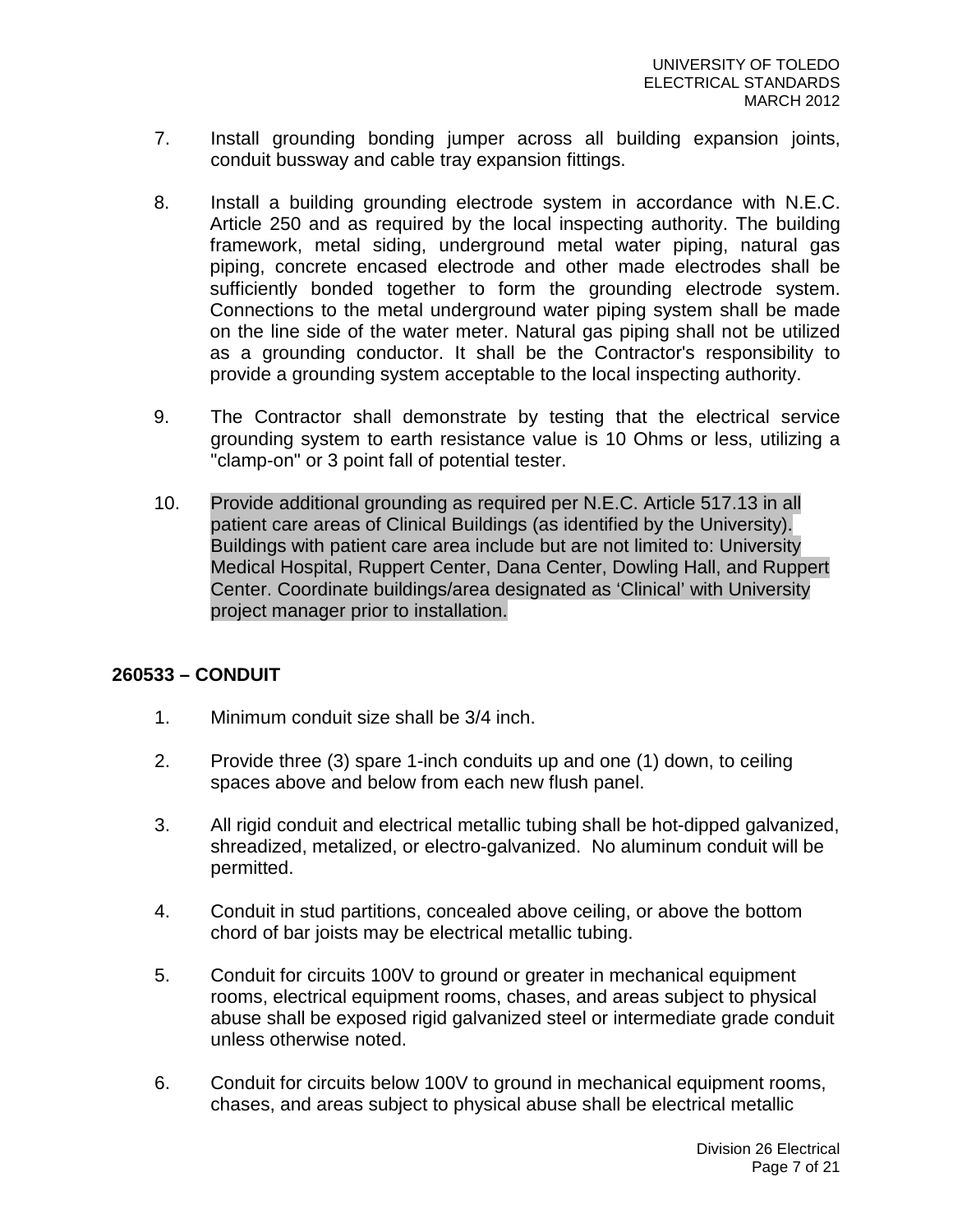tubing.

- 7. Conduit in tunnels, exterior block walls, or exposed exterior shall be full weight rigid galvanized steel.
- 8. Conduit buried in concrete pours shall be full weight rigid galvanized steel or Schedule 40 PVC.
- 9. The Electrical Contractor shall obtain a 'Dig Permit' per the University's Construction Design Guidelines (Supplemental Instructions)
- 10. UL listed flexible metal raceways and metal sheathed cable assemblies may be used in length up to 6'-0" for luminaire connections.
- 11. Rigid galvanized steel conduit (shall not be required in electrical closets smaller than 400 square feet). In closets larger than 400 square feet rigid conduit shall be used up to 10' out of the top of any panel.
- 12. Conduit couplings may be steel compression or set screw fittings only.
- 13. Flexible galvanized steel conduit shall be used for "make-up" connections to rotating machinery (maximum 24"), equipment or flush lighting fixtures. Flexible conduit in damp or wet locations shall be liquid tight. Flexible conduit at exhaust fans shall allow hinged access into the exhaust fan.
- 14. Conduit exiting building perimeter through footings or grade beams shall be full weight rigid galvanized steel for 10'-0" on either side of penetration and shall be protected with a minimum of 3" Styrofoam top and bottom at exit point.
- 15. Conduit installed in steam tunnels shall be anchored with "Hilti" type anchors. Plastic anchors shall not be used.
- 16. Conduits installed surface mounted shall utilize one-hole or two-hole type straps.
- 17. Exterior conduit below grade shall be 1" minimum.
- 18. Pull and Junction Boxes: All pull boxes shall be galvanized sheet steel, minimum No. 14 gauge. Pull boxes shall not be installed in inaccessible locations.
- 19. Bridle rings may not be used. J-hooks are acceptable.

# **260539 - UNDERFLOOR DUCTS**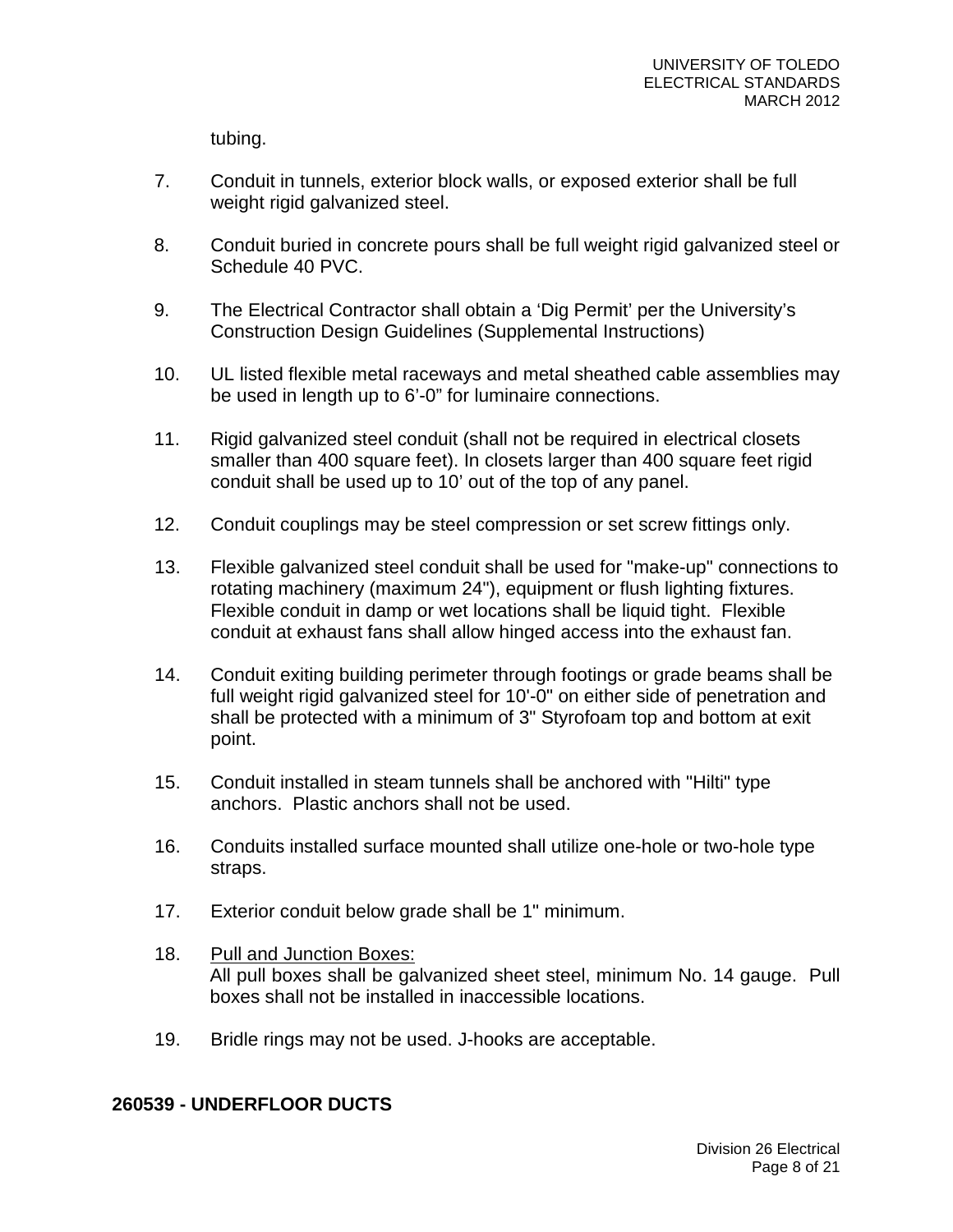- 1. Under floor cell duct shall be used only in large open areas where power, data/communication and/or Audio/Visual outlets are impractical. Under floor duct shall only be used with written approval from University project manager.
- 2. All outlets shall be mounted in recessed activation kits with flush doors and wire management blocks.
- 3. Monuments style floor boxes shall not be used.
- 4. Floor Boxes:
	- a. When floor boxes are necessary, utilize only types with outlets mounted in boxes with flush doors and wire management blocks.

# **260553 – IDENTIFICATION**

- 1. Nameplates should be provided on all major equipment, including the following:
	- a. Primary Switches
	- b. Circuit Breakers & Switches in Distribution Panels
	- c. Disconnect Switches
	- d. Panels
	- e. Motor Starters
	- f. Motor Controls
	- g. Transformers
	- h. Contactors
- 2. Nameplates should be plastic laminate, white face with black engraved letters, numbers, etc. All panels shall be identified with the panel name and "Fed From" nomenclature identifying from where the panel is fed. Identification plates shall also indicated equipment voltage. Coordinate with University prior to printing panel identification plates.
- 3. Warning/Sense tape with metal backing shall be installed 12" above exterior below grade feeders.

### **26 0574 Arc Flash Program**

- 1. An Arch Flash study shall be performed on any new building or partial building renovation unless directed otherwise in writing by the University.
- 2. The Arc Flash Program shall be prepared by:

JDRM Engineering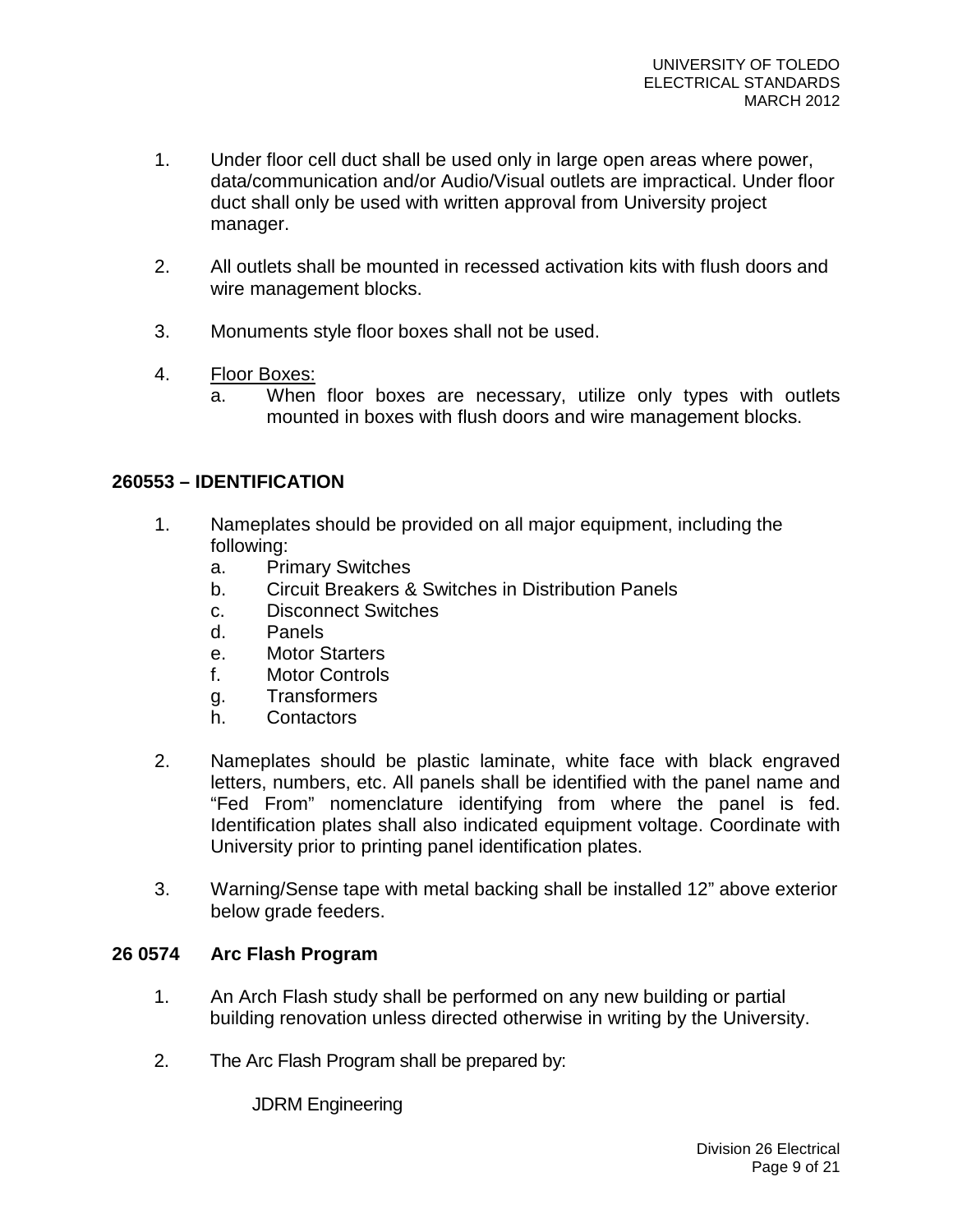5604 N. Main St. Suite 200 Sylvania, OH 43560 (419) 824-2400 www.jdrm.com

- 3. The preparation by the above Engineer shall include a Short Circuit Study, Protective Device Evaluation Study, Protective Device Coordination Study, Arc Flash Hazard Analysis, and Arc Flash Labels for the electrical distribution system as shown and/or described on the one-line drawings including their loads. The cost for the study noted above shall be included in the Electrical Contractor's bid price. The Electrical Contractor shall provide JDRM Engineering documents required to quote project in question, obtain a fee, and include it in their bid.
- 4. The Contractor shall survey the facility electrical power distribution system for the purposes of recording and documenting all data required to complete engineering studies and one-line diagrams. The E.C. shall utilize data collections sheets as provided by the Engineer. Information provided by other means is not acceptable. No information should be collected until a meeting with JDRM Engineering has been completed to insure information is collected in accordance with the University standards.
- 5. The E.C. shall include in his price the cost to install the labels. Label locations shall be coordinated with the Engineer and the University prior to application.

# **262200 - DRY-TYPE TRANSFORMERS**

- 1. Dry-type transformers are permitted to convert 480 volt power to 120/208V-3PH-4W power. Elsewhere, dry-type transformers shall not be utilized unless approved by the University.
- 2. Transformers 30 kVA through 112.5 kVA shall be 115ºC rise with 220ºC insulation. Transformers larger than 112.5 kVA shall be 80ºC rise.
- 3. Dry-type transformers shall be two winding, copper, indoor type arranged for floor or wall mounting.
- 4. High voltage rating shall be 480 volts with two 2-1/2% full capacity taps above normal and four 2-1/2% full capacity taps below normal voltage. Low voltage rating shall be 120/208 volts wye. Double lugs shall be provided on low voltage side at the transformer locations if required.
- 5. All transformers 30 kVA and larger shall be mounted on vibration mounts and be connected by using at least 6" of sealtite flexible conduit.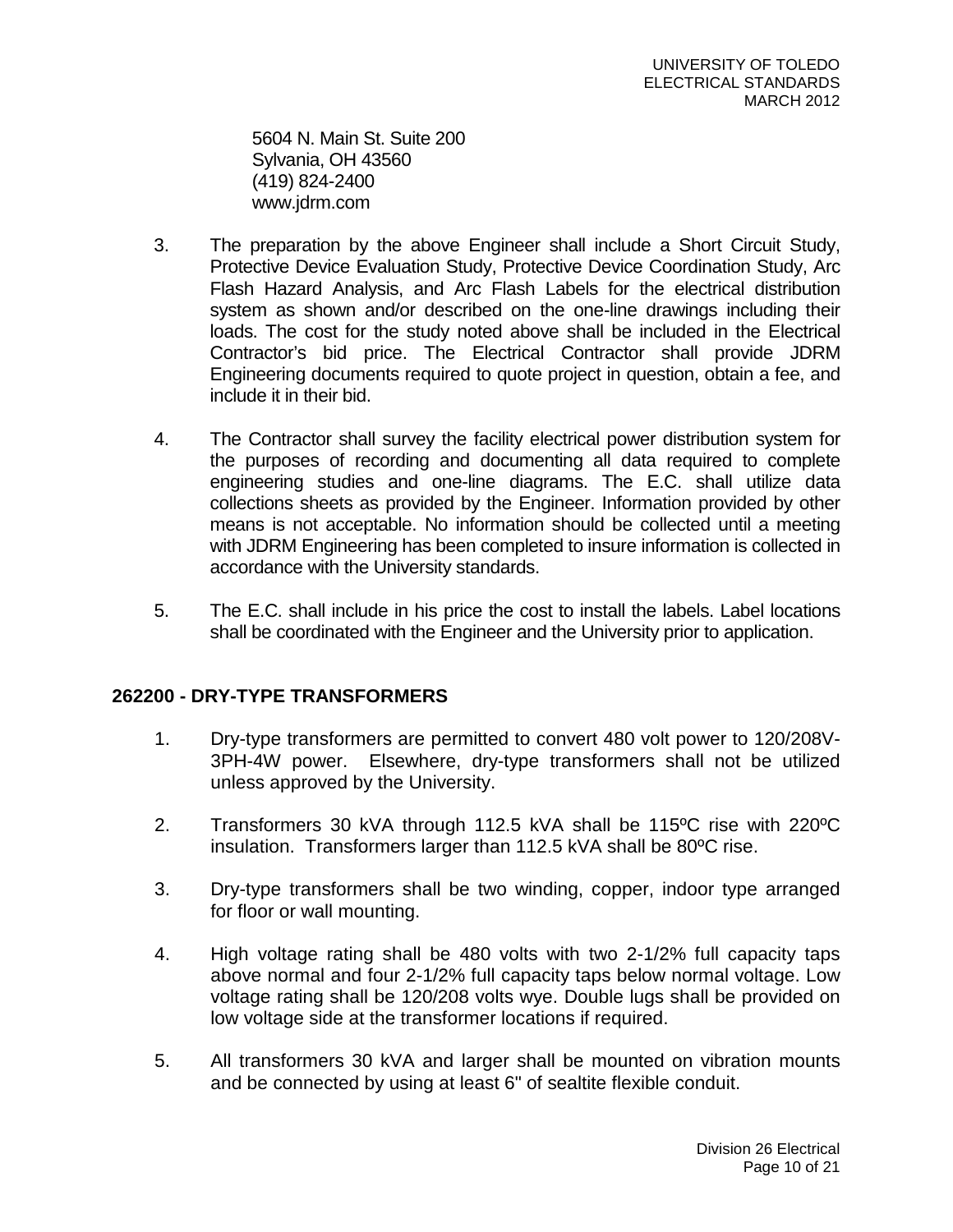- 6. All dry type transformers shall be Harmonic Mitigating Isolation Transformers unless approved in writing the University Project Manager. This Harmonic Filtering Transformer must meet the following requirements:
	- a. Provide a medium zero-sequence impedance path for all zerosequence currents, including all zero-sequence harmonic currents (i.e.  $I_3$ ,  $I_9$ ,  $I_{15}$ ,  $I_{21}$ ,  $I_{15}$ ) in its secondary three-phase, four-wire subsystem.
	- b. Provide a primary-secondary phase-shift of  $0^0$  in order to achieve cancellation of  $5^{th}$ ,  $7^{th}$ ,  $17^{th}$ ,  $19^{th}$  -- positive- and negative-sequence harmonic currents on the units' primary bus, equal to the lesser source of each individual harmonic current through each model, thereby treating all of the foregoing harmonic currents.
	- c. Reduce voltage and current distortion on the primary side of the unit, and voltage distortion on the secondary side of the unit.
	- e. Reduce voltage/current imbalance on the primary side of the unit.
	- f. Reduce current crest factor thereby reducing the de-rating requirement of the primary system components.
	- g. Reduce load K-factor at the transformer which supplies the unit.
	- h. Reduce average/peak phase current on the primary side of the unit.
	- i. Harmonic cancellation shall be by electromagnetic means only. No capacitors or electronics shall be used.
	- j. Improve power factor.
	- k. Design shall be optimized for harmonic rich and high neutral current environment.

# **262416 - DISTRIBUTION PANELS**

- 1. The panels shall be not more than 92" high and shall be braced to withstand 200,000 amperes short circuit stress.
- 2. Neutral bus shall be isolated from the ground, except on the line side of the main switch.
- 3. Sections of distribution panels shall be bussed with full capacity, threephase, four-wire copper bus.
- 4. Distribution panels may be circuit breaker or fusible switch type as made by Square D, Siemens, General Electric or Eaton.
- 5. Bus bars shall be extended to the maximum standard height in each section. Equipment supplied with vertical bus sized to accommodate only the branch feeders supplied will be rejected.
- 6. Panels shall be designed with 20% spare physical and electrical capacity.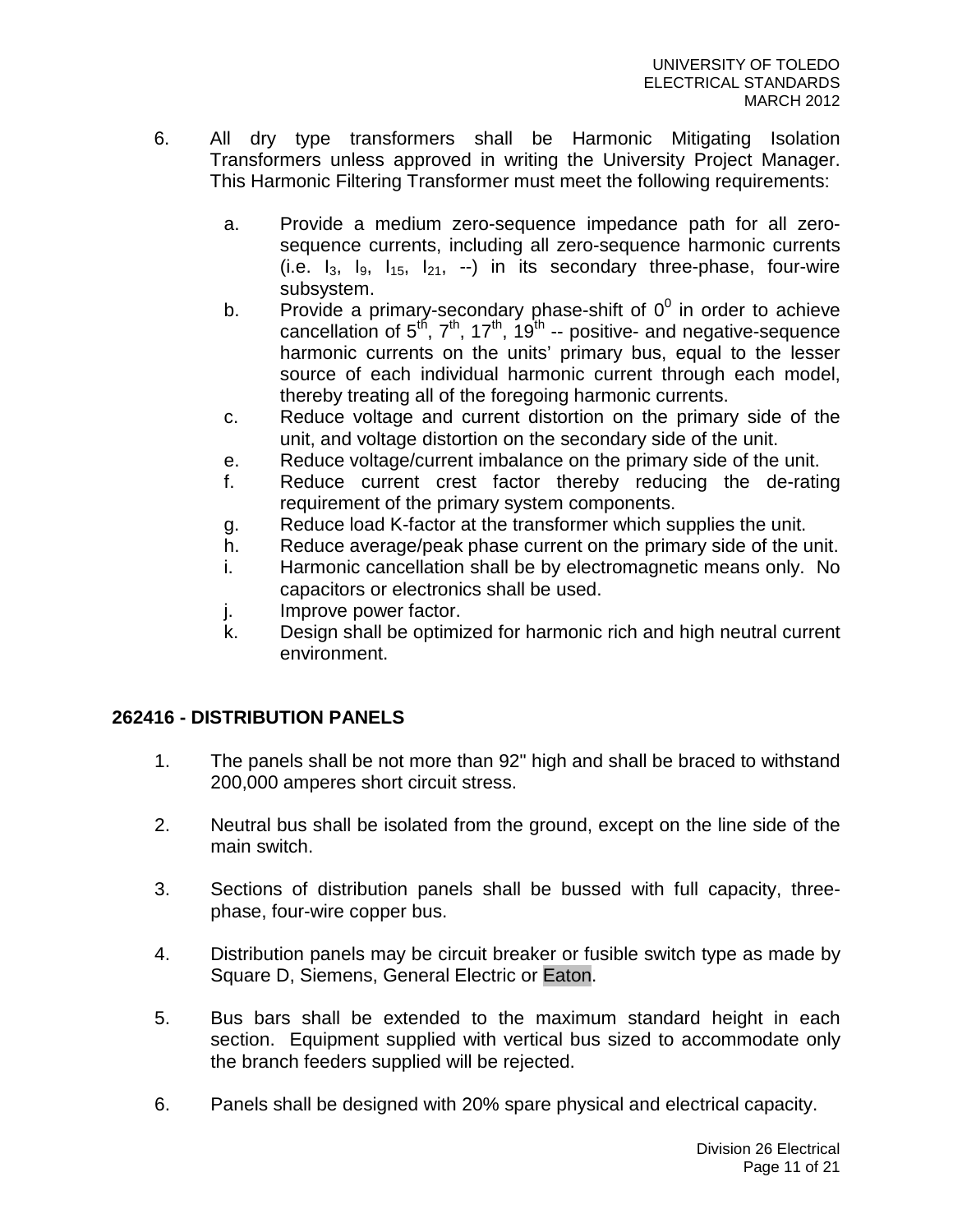- 7. All panels shall be provided with Arc Flash Labels as required by the National Electrical Code.
- 8. Yellow paint shall be neatly be provided on the floor in unfinished spaces only to show the clearance to be maintained in front of each panel. In the front of panels 208V equipment shall maintain a clearance of 36", 480V equipment shall maintain a clearance of 48". The width of the space shall be 30" or the width of panel, whichever is greater. Consult the campus Electrical Supervisor or project engineer prior to painting any floors.
- 9. All floor mounted switchgear shall be mounted on a 4" concrete curb.

# **262417 - BRANCH LIGHTING/RECEPTACLE PANELS**

- 1. Panelboards shall be dead front type and equipped with thermal magnetic molded case circuit breaker units, as indicated.
- 2. Cabinets shall be galvanized, code gauge, sheet steel and shall be a minimum of 17" wide and 5-3/4" deep.
- 3. Provide adequate wiring and gutter space and a means for circuit identification. Provide a glazed, typewritten circuit directory.
- 4. Breakers shall be common trip, bolt type, rated a minimum of 10,000 amperes interrupting capacity. Breakers shall be rated for the load attached.
- 5. Panelboards shall be Square D, Siemens, General Electric or Cutler-Hammer.
- 6. Panelboards shall be designed for three-phase, four-wire service with copper bus.
- 7. Provide flush doors with lock and keys. Provide two (2) keys for each panel. All locks shall be keyed alike and match University Standard.
- 10. Panels shall be designed with 30% spare space capacity and electrical.
- 11. All panels shall be provided with Arc Flash Labels as required by the National Electrical Code.
- 12. Each 120-Volt or 277-Volt branch circuits shall be installed with a dedicated neutral wire from the circuit source to the load connection, unless specifically indicated otherwise on the drawings. Handle ties are not acceptable.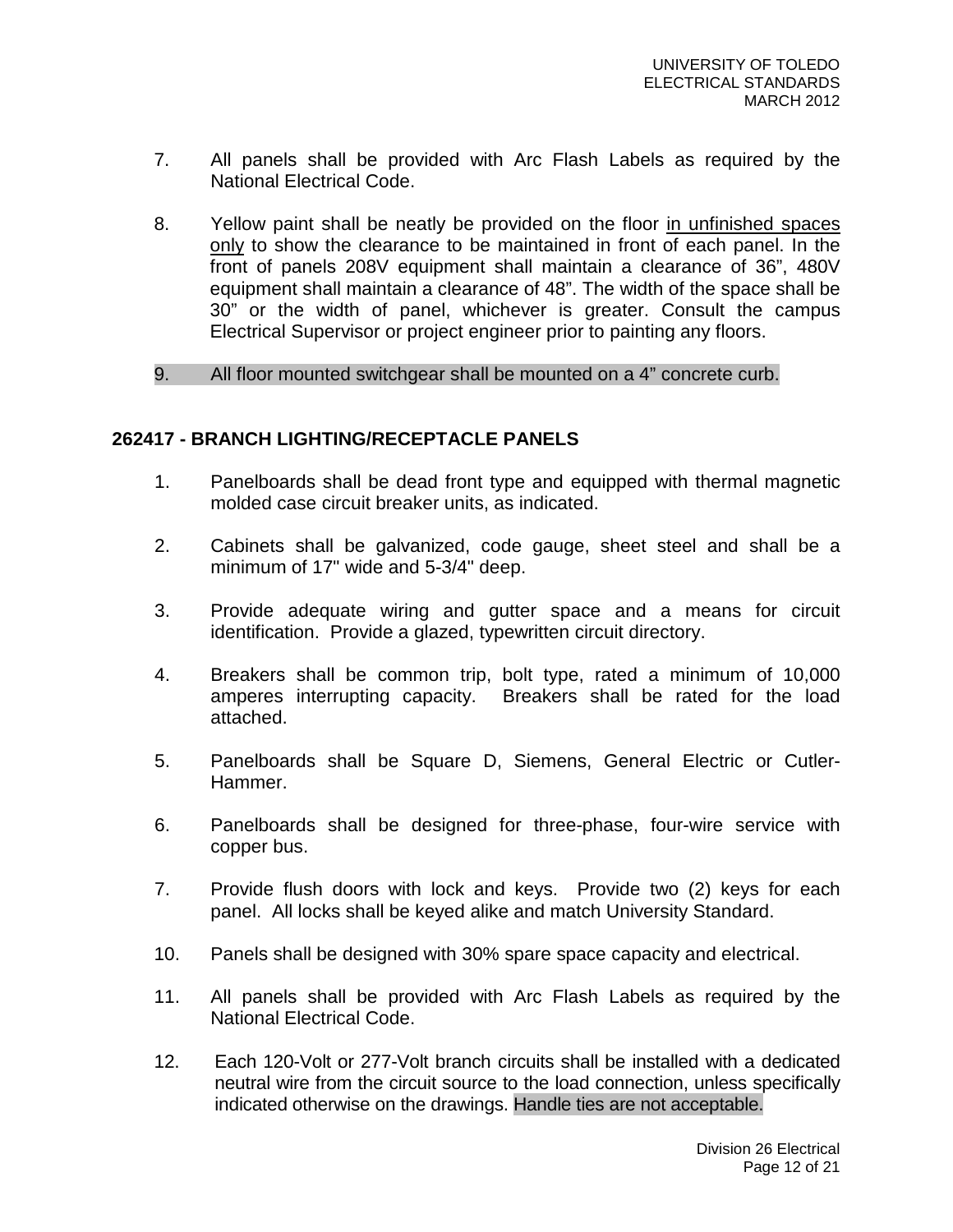13. Yellow paint shall be neatly provided on the floor in unfinished spaces only to show the clearance to be maintained in front of each panel. In the front of panels 208V equipment shall maintain a clearance of 36", 480V equipment shall maintain a clearance of 48". The width of the space shall be 30" or the width of panel, whichever is greater. Consult the campus Electrical Supervisor or project engineer prior to painting any floors.

# **262419 – MOTORS**

- 1. Motors 1/3 HP and smaller shall be 120V or 208V, single-phase.
- 2. Motors 1/2 HP and larger shall be 208V or 480V, three-phase, depending upon voltage of building power.
- 3. Motors that are an integral part of packaged equipment may vary from the above to meet manufacturing standards.
- 4. Motor Starters:
	- a. All motor starters and associated controls shall be provided with engraved laminated plastic nameplate.
	- b. All single speed starters for motors smaller than 1/2 horsepower shall be manual starters complete with overload and pilot light.
	- c. All starters and fusible combination magnetic starters for motors 1/2 horsepower and larger shall be magnetic motor starters. Starters shall be full voltage, non-reversing single-speed, NEMA 1 enclosed with overload heaters in each line. Starters shall be complete with 120 volt fused and grounded control transformer and heavy duty H-O-A selector switch mounted in the cover unless otherwise noted. A red pilot light, indicating motor running, shall be installed in the cover of each starter. Starters shall be as manufactured by Square D, General Electric, Siemens or Cutler-Hammer.
	- d. Furnish the University three spare fuses of each type and rating of sizes installed upon completion of the project.
	- e. Furnish a 16-gauge sheet metal enclosure with hinged cover of sufficient size to house the spare fuses.
	- f. Mount the enclosure near the main distribution panel.

### **262713 – METERS**

1. All metering shall be provided at MDP or as specified by the University of Toledo. All metering shall be GE PQM II Power quality meter with Multinet FE Protocol Converter. Meters to include all shorting blocks and fuse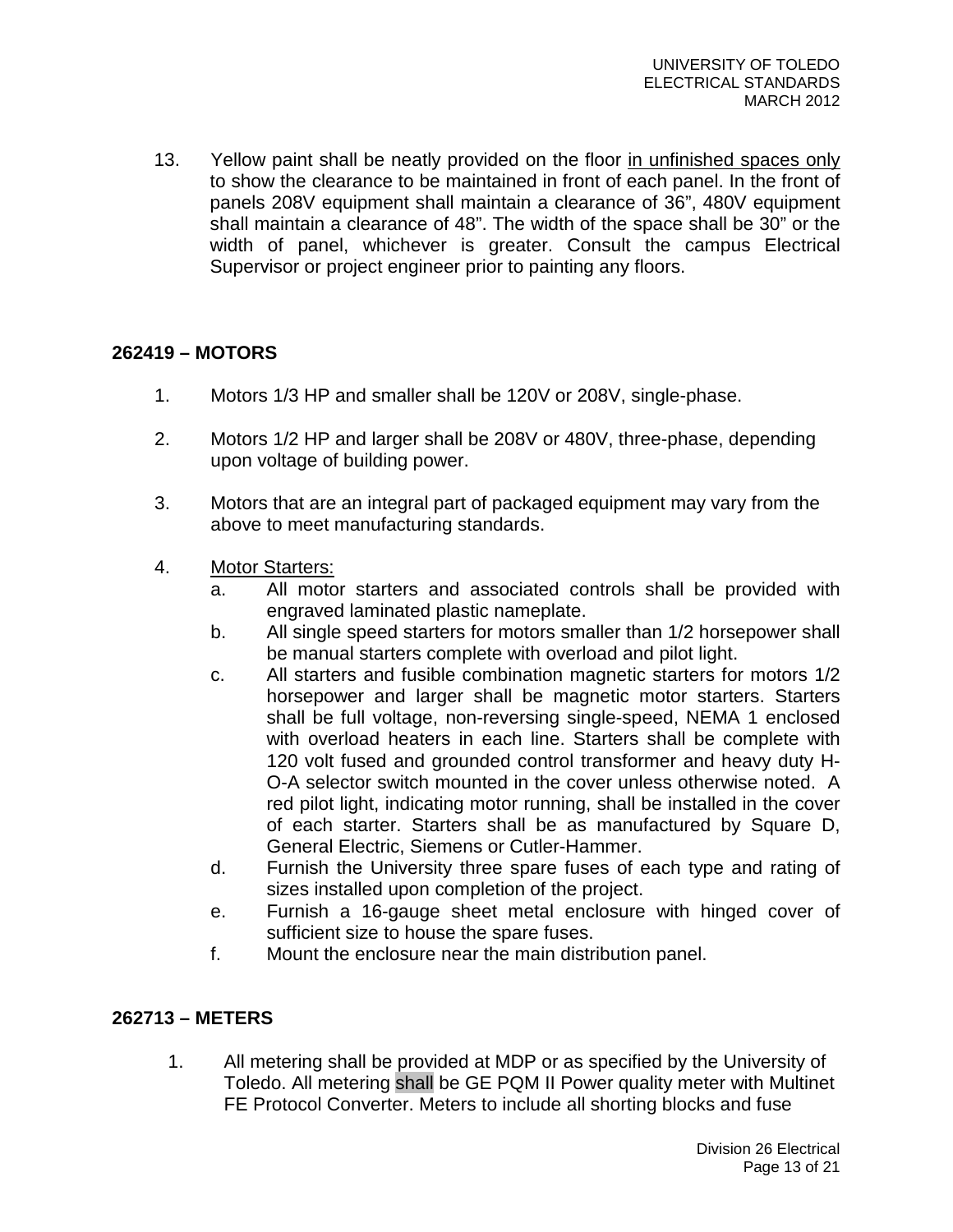blocks as needed. The meter shall be networked into the campus system. Coordinate with the Electrical Systems Manager prior to pricing/purchasing any meters. Include network connection back to applicable building data closet.

# **262726 - WIRING DEVICES**

- 1. Switches:
	- a. Wall switches shall be 20A, industrial heavy duty Specification grade, nylon toggle, brass binding screws and shall be:
		- 1) Cooper 2221 Series
		- 2) Hubbell HBL1221 Series
		- 3) Leviton 1221 Series
		- 4) Pass & Seymour PS20AC1 Series
	- b. All wall switches shall be gray unless other colors are approved by the University on a specific project basis.
- 2. Receptacles:
	- a. Duplex receptacles shall be industrial heavy duty specification grade 20A, side and back wired, solid brass mounting strap, fiberglass reinforced housing.
	- b. Duplex receptacles shall be:
		- 1) Cooper 5362 Series
		- 2) Hubbell HBL5362 Series
		- 3) Leviton 5362 Series
		- 4) Pass & Seymour 5362 Series
	- c. Duplex receptacles connected to emergency power shall be red. All other duplex receptacles shall be gray unless other colors are approved by the University on a specific project basis.
	- d. Duplex receptacles in Clinical Buildings (as identified by the University) shall be Hospital Grade in all patient care areas as specified in NEC Article 517. Coordinate buildings/area designated as 'Clinical' with University project manager prior to installation.
- 3. Plates:
	- a. Switch and receptacle plates shall be Type 302 stainless steel, Hubbell 97000 Series or approved equal by Cooper, Leviton or Pass and Seymour.
- 4. Installation:
	- a. Feed thru wiring devices shall be pig-tailed.
	- b. Wiring devices shall not be split wired.
	- c. Circuit numbers shall be indicated on the inside face of the coverplate.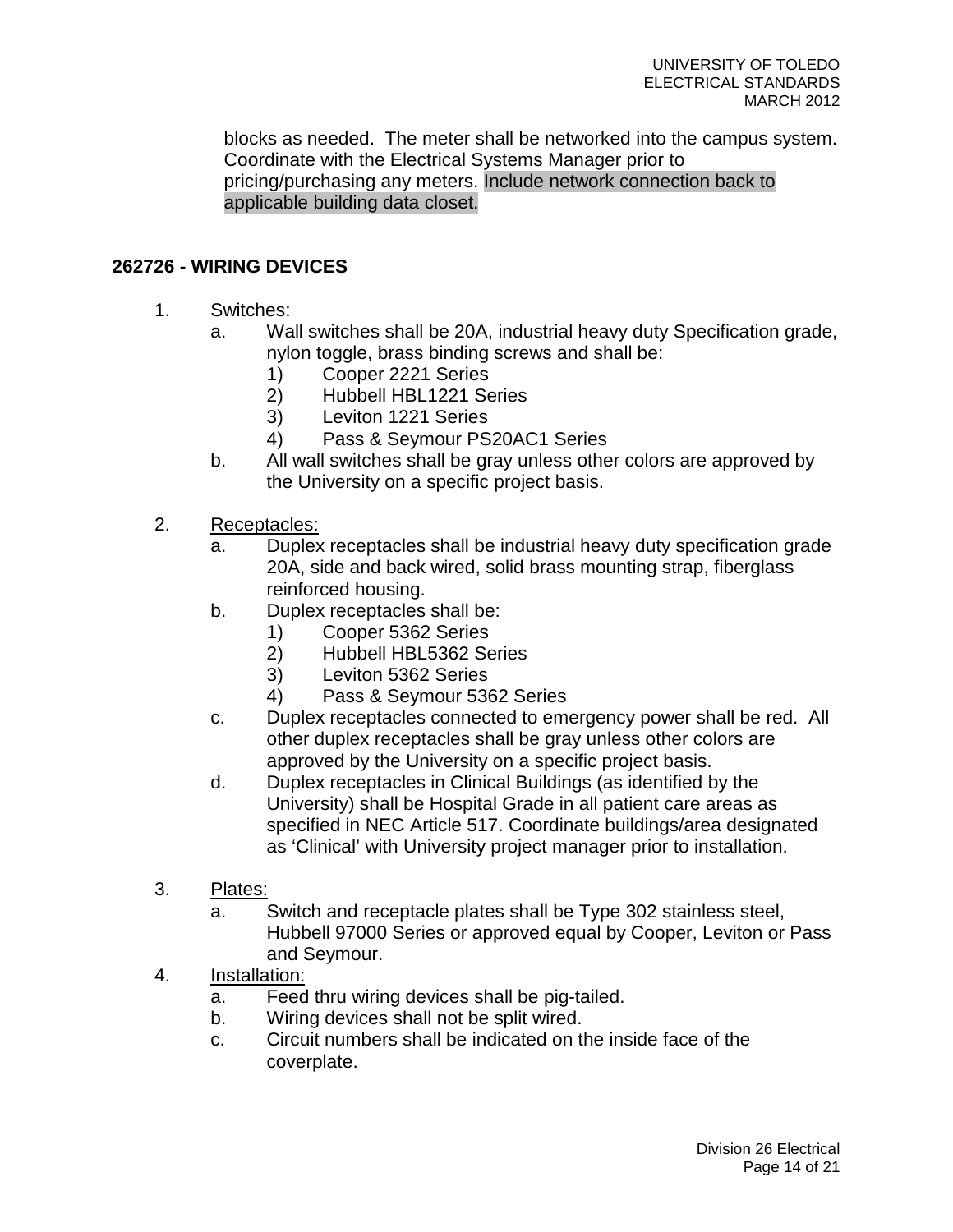# **262813 - OVERCURRENT PROTECTIVE DEVICES**

- 1. Low voltage fuses shall be as manufactured by Bussmann, Ferraz Shawmut or Littelfuse.
- 2. All fuses 0 to 600 amps shall be Type R rejection series.
- 3. All fuses shall be of the current limiting type as follows:
	- a. 0 to 90 amps dual element, time delay Class RK-5; Bussmann FRN-FRS, Ferraz Shawmut TR-R TRS-R or Littelfuse FLN-R/FLS-R.
	- b. 100 to 600 amps dual element, time delay, Class RK-1; Bussmann LPN-LPS, Ferraz Shawmut A2D-R A6D-R or Littelfuse LLN-RK/LLS-RK.
	- c. Above 600 amps time delay, Class L; Bussmann KRP-C, Ferraz Shawmut A4BQ, 601 to 2000 amps, and A4BY above 2000 amps or Littelfuse KLP-C.

### **262818 – DISCONNECTS**

- 1. Motors located remote from the combination starters should have a disconnect in the power feeders, not a lockout stop in the control circuit.
- 2. Disconnects for exterior equipment and similar applications should be raintight, NEMA 3R.
- 3. All disconnect switches shall have interlock defeaters for maintenance purposes.
- 4. Disconnect switches shall be heavy duty type as manufactured by Square D, General Electric, Siemens or Cutler-Hammer.

### **264300 - TRANSIENT VOLTAGE SURGE PROTECTION**

- 1. Surge protection devices shall be provided on each main distribution, and sub-distribution. Surge protection devices shall be provided on branch panels that serve sensitive electronic loads (i.e. computers). Surge devices shall be external from the panels protected. The protection levels shall be:
	- a. 200 kA (L-N, L-G, L-L, N-G) MDP
		-
	- b. 100 kA (L-N, L-G, L-L, N-G) SDP
	- c. 60 kA (L-N, L-G, L-L, N-G) Branch Panel
- 2. The surge device shall be as manufactured by Current Technologies TG-Series or equal by Cutler-Hammer, General Electric, Liebert or Intermatic.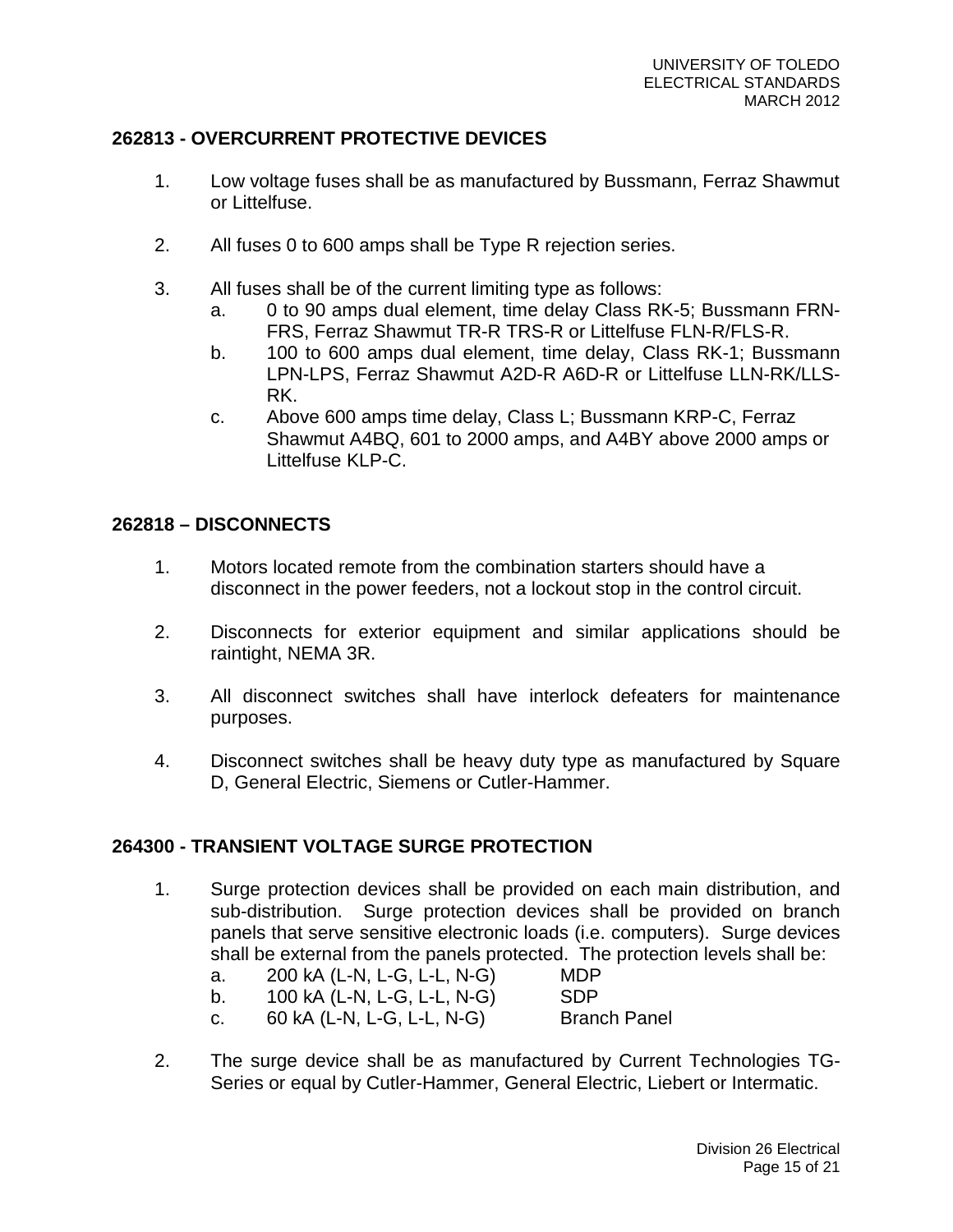### **265000 – LIGHTING**

- 1. The wiring system for interior lighting shall utilize conduit and wire. Modular type systems shall not be permitted.
- 2. General illumination levels shall be as follows:
	- a. Offices: 70 F.C.
	- b. Classrooms: 55 F.C.
	- c. Corridors, lobbies, stairs, toilets: 30 F.C.
	- d. Store rooms, mechanical and electrical spaces: 20 F.C.
	- e. Computer Laboratories: 50 F.C.
	- f. Science Laboratories: 80 F.C.
	- g. Exam Rooms: 60 F.C.
	- h. All other lighting shall conform with current IESNA recommendations.
- 3. Voltage for lighting fixtures shall not exceed 240 volts to ground unless approved by the University.
- 4. All new lighting and associated controls shall conform to the current state adopted version of AHSRAE 90.1.
- 5. Where feasible, provide a connection between VAV boxes and the lighting control system for 'step-back' during unoccupied periods in areas with automatic lighting control. Indicated cabling shall be provided an occupied/unoccupied signal from the lighting control to the VAV boxes. Coordinate associated programming and wiring with the VAV box supplier prior to installation.

# **265100 - INTERIOR LIGHTING FIXTURES**

- 1. All general illumination fixtures shall be Specification grade fluorescent with "T8" or "T5" lamps and electronic ballasts. "T8" lamps shall be 28 Watt lamps where 4'-0" in length.
- 2. Electronic ballasts shall be Program Rapid Start Type, UL listed, "T8" or "T5", 265 ma, high power factor, E.T.O. and C.B, M. approved, sound rated "A", Class "P". The ballast shall limit E.M.I. and R.F.I. emissions to within F.C.C. guidelines, and produce full light output and lamp life per lamp manufacturer's specifications. Total harmonic distortion shall be 10% or less, lamp current crest factor shall be less than 1.7, minimum power factor shall be .90 and the minimum ballast factor shall be .85. Electronic ballasts shall be manufactured by Advance, Universal/Magnetek or Osram Sylvania.
- 3. Fixtures with lenses shall have acrylic lenses with "A12" pattern and a minimum thickness of .125 inch. Shallow body (less than 4"D) fixtures with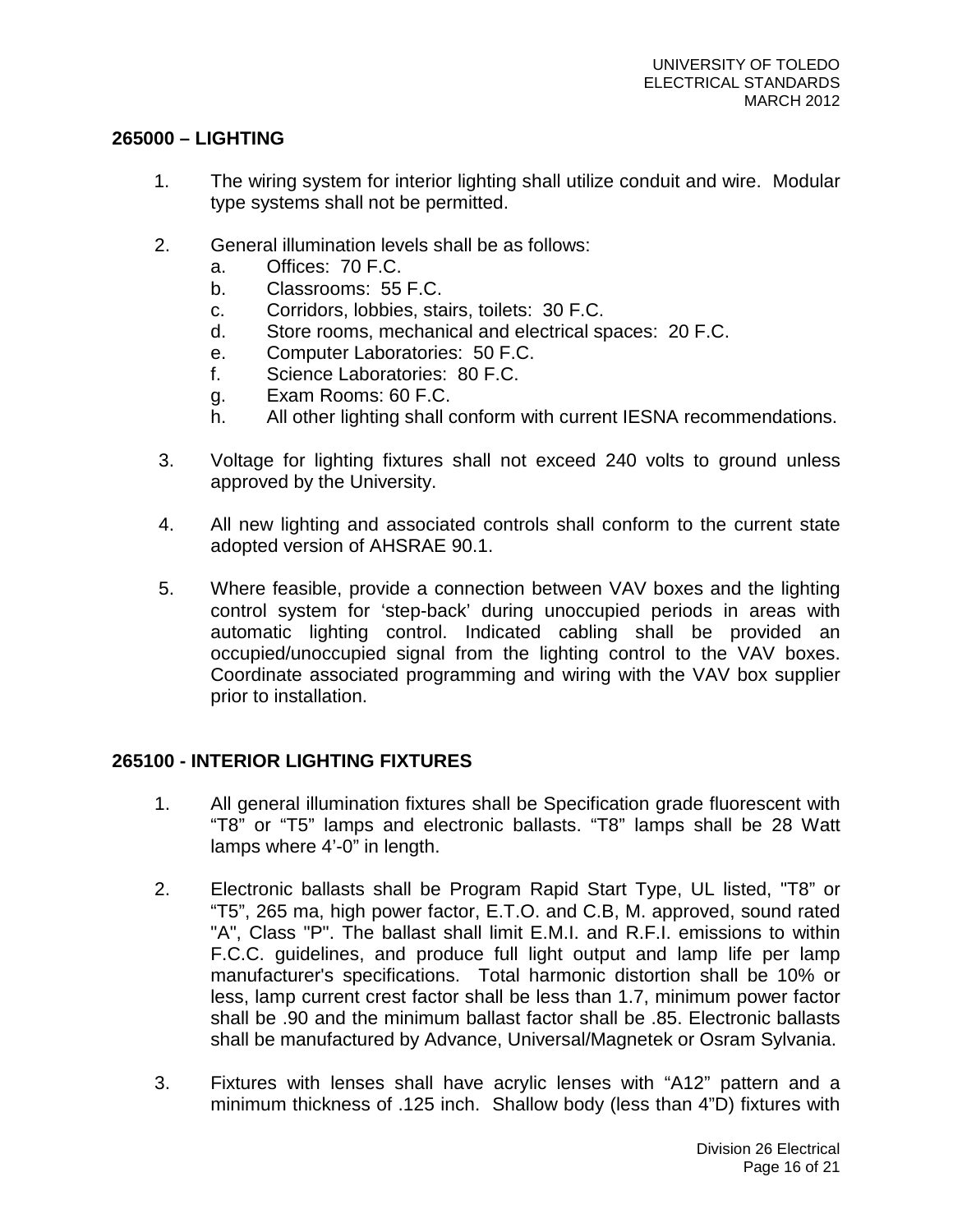lenses shall have acrylic lenses with "A19" pattern and a minimum thickness of .156 inch.

- 4. All non-metallic louvers must meet state and local regulations regarding flame spread and smoke density generation.
- 5. Exposed fasteners shall be flush with adjacent surface with matching finish. Mounting hardware shall be concealed where feasible.
- 6. All fluorescent fixture housings shall be painted after fabrication with electrostatically applied baked white enamel with a minimum reflectance of 88%.
- 7. Straight tube fluorescent lamps shall be, "T8" or "T5", bi-pin, 3500K (Health Science Campus), 4100K (Main Campus) and CRI 80 with a low mercury content. Compact fluorescent lamps shall be 3500°K, CRI 80 with low mercury content. Lamps shall be General Electric, Osram Sylvania, or Philips.
- 8. Interior lighting fixtures shall be fluorescent, compact fluorescent, or LED. Incandescent, metal halide, or high pressure sodium lighting shall be utilized only under University approval.
- 9. Low-glare lighting (indirect or louvered) shall be provided in office areas, classrooms, and computer laboratories.
- 10. Classroom lighting switches shall be located near the marker board at the front of the room. A three-way switch shall be also located near the entry to the room. Four levels of lighting are required as follows:
	- a. Full level for general use
	- b.  $1/3 / 2/3$  (three lamp fixtures) or  $1/2 / 1/2$  (two lamp fixtures) for use of overhead projector
	- c. Near dark for projection of other media
- 11. Dual-technology occupancy sensors shall be installed in all classroom spaces to override "ON" switch positions when rooms are vacant.
- 12. Manual switch or four-hour timer withhold-on shall be used in all mechanical and electrical rooms. Manual spring return timers shall be used in other non-occupied, enclosed areas (1 hour).
- 13. Incandescent fixtures may only be used with prior approval from University's Electrical Systems Manager.

### **265300 - EXIT LIGHTS**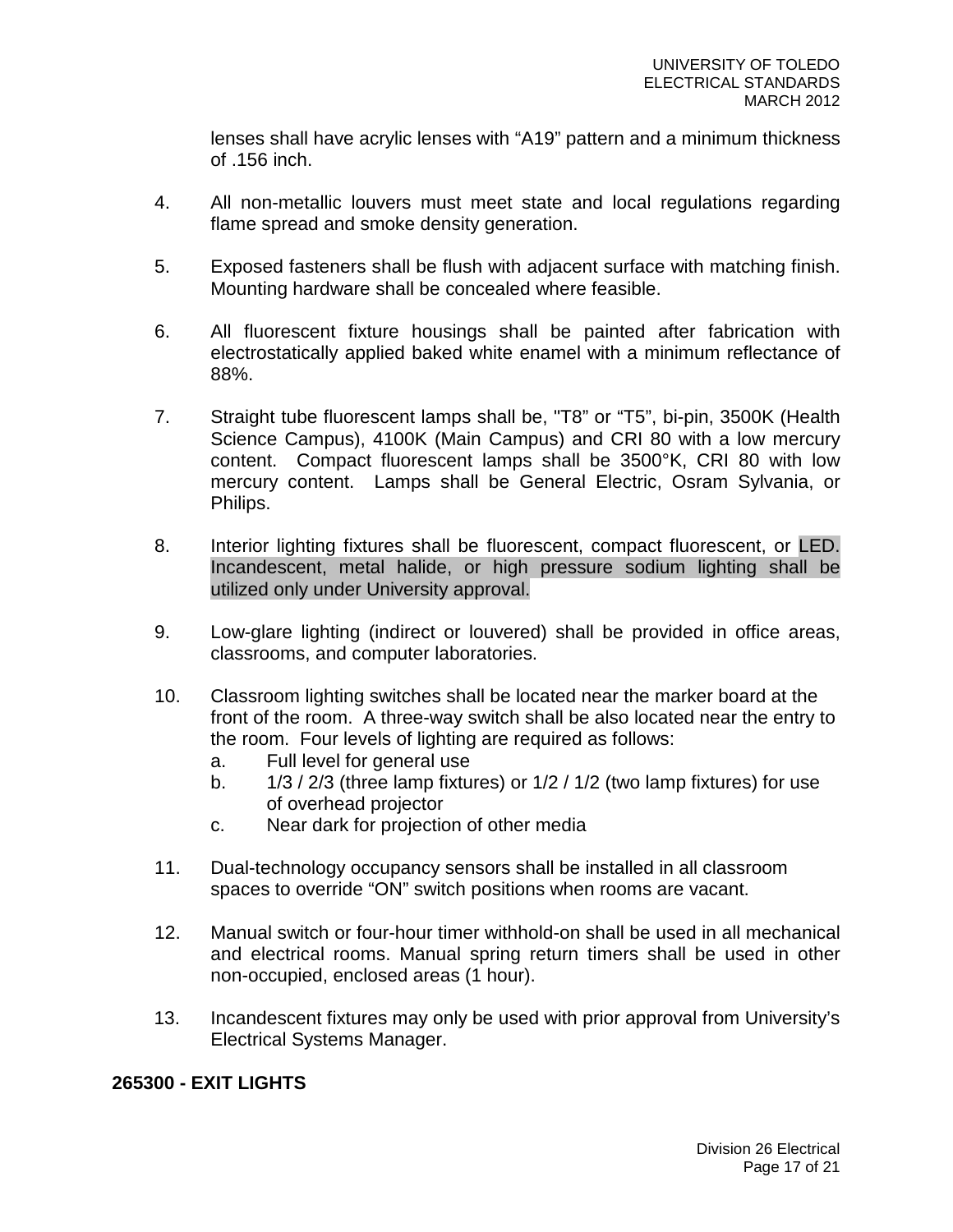- 1. Exit lights shall be Edge-lit style, red letters. Lithonia EDG series.
- 2. Exit lights shall be wired to life-safety/generator circuits where a generator serves a building.

#### **265600 - EXTERIOR LIGHTING**

- 1. All Exterior lighting shall be LED style as manufactured by Beta ARE-EDG series. Coordinate exact fixture and number of light bars with Innovative Lighting Systems. Exterior lighting shall be controlled via a time clock.
- 2. Illumination levels shall be in accordance with I.E.S. recommendations.
- 3. Pedestrian walk poles shall be round straight aluminum, 10'-0" or 14'-0" high x 5" diameter with spun aluminum finish and cast aluminum base cover. Luminaries shall be Beta ARE-EDR-R5 (3 bars) - No equals accepted. Coordinate exact fixture and number of light bars with Innovative Lighting Systems.
- 4. Area lighting poles shall be round tapered finish and cast aluminum base cover. Luminaries shall be dark bronze LED type. Fixture shall be as follows: Beta ARE-EDG-R3 .Coordinate exact fixture and number of light bars with Innovative Lighting Systems.
- 5. Concrete pole bases shall be formed with a chamfered edge. Grinding of chamfer shall not be permitted. Concrete base shall be rubbed smooth. Finish coatings shall not be used.
- 6. Each leg of the feed to lighting poles shall be fused in the pole at the handhole. Fuse holder shall be in-line, non-breakaway, copper set screw terminal, weather-resistant, one conductor IN/OUT.
- 7. Lighting contactors shall include hand-off-auto control mounted in the face of the contactor.
- 8. Exterior building mounted light fixtures below 15'-0" shall have full cut-off optics. Exterior building mounted light fixtures mounted above 15'-0" may be cut-off, adjustable flood, or wall-pack. Use of wall-pack or adjustable flood shall be approved by the University on a per incident basis. Fixture shall be Beta SEC-EDG-WM series. Coordinate exact fixture and number of light bars with Innovative Lighting Systems.

#### **274000 - AUDIO-VISUAL REQUIREMENTS**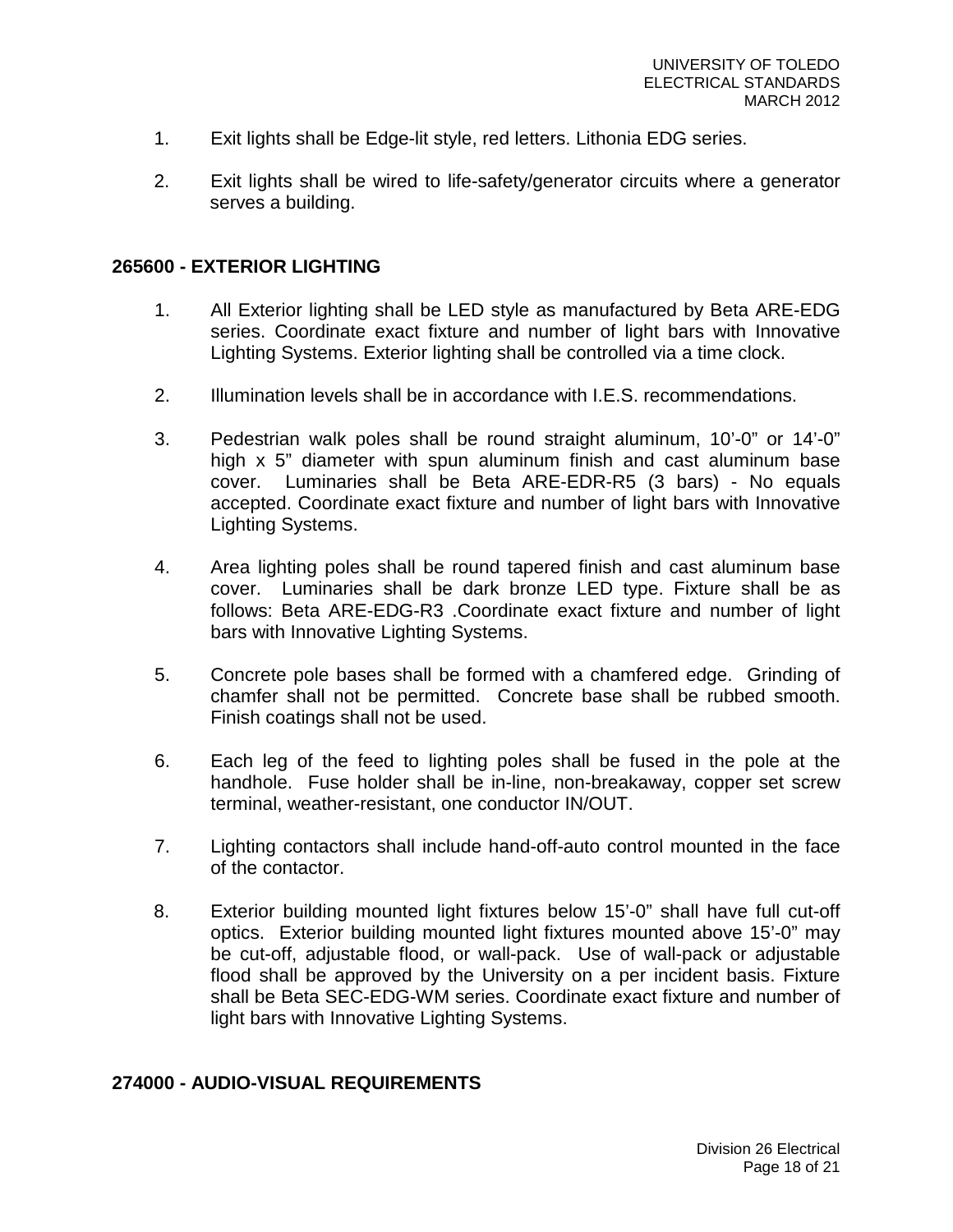1. Consult with the University Media Services Department for specific project program requirements.

#### **283000 - FIRE ALARM**

- 1. Provide all buildings with an electrically operated, supervised, closed circuit, and addressable voice fire alarm system. The equipment shall include master control panel, break stations, combination speakers and strobes (both clear and amber strobes), annunciators, smoke detectors, door holders, etc.
- 2. In all locations where a fire alarm strobe is needed by code an amber strobe must be installed adjacent to or as part of the same device.
- 3. Fire Alarm system equipment on the Main Campus must be by Simplex-Grinnell. Fire Alarm system equipment and programming for the Main Campus must be provided by:

Simplex-Grinnell Building Systems Sales 3661 Briarfield Blvd., Suite 101 Maumee, OH 43537 419-861-0662 [chrobbins@simplexgrinnell.com](mailto:chrobbins@simplexgrinnell.com)

Fire Alarm system equipment on the Health Science Campus must be by Edwards Systems Technology. Fire Alarm system equipment and programming for the Health Science Campus must be provided by:

Asset Protection Corporation 5211 Renwyck Dr. Toledo, Oh 43615 419-531-3400 [www.apcamerica.com](http://www.apcamerica.com/)

- 4. The equipment shall be manufactured by Simplex Time Recorder Co. or Edwards Systems Technology as applicable by campus unless written approval of another manufacturer is provided by the University.
- 5. The system shall include integration of automatic tornado warning. Tornado signals and fire alarm signals shall have distinct tone differences. Provide the tone for each signal as directed by the University. The tornado warning system shall consist of a VAR Receiver interfaced to the alarm system such that, when activated, the following shall occur:
	- a. The tornado warning tone within the fire alarm system shall be activated to cause the tornado signal to sound throughout the entire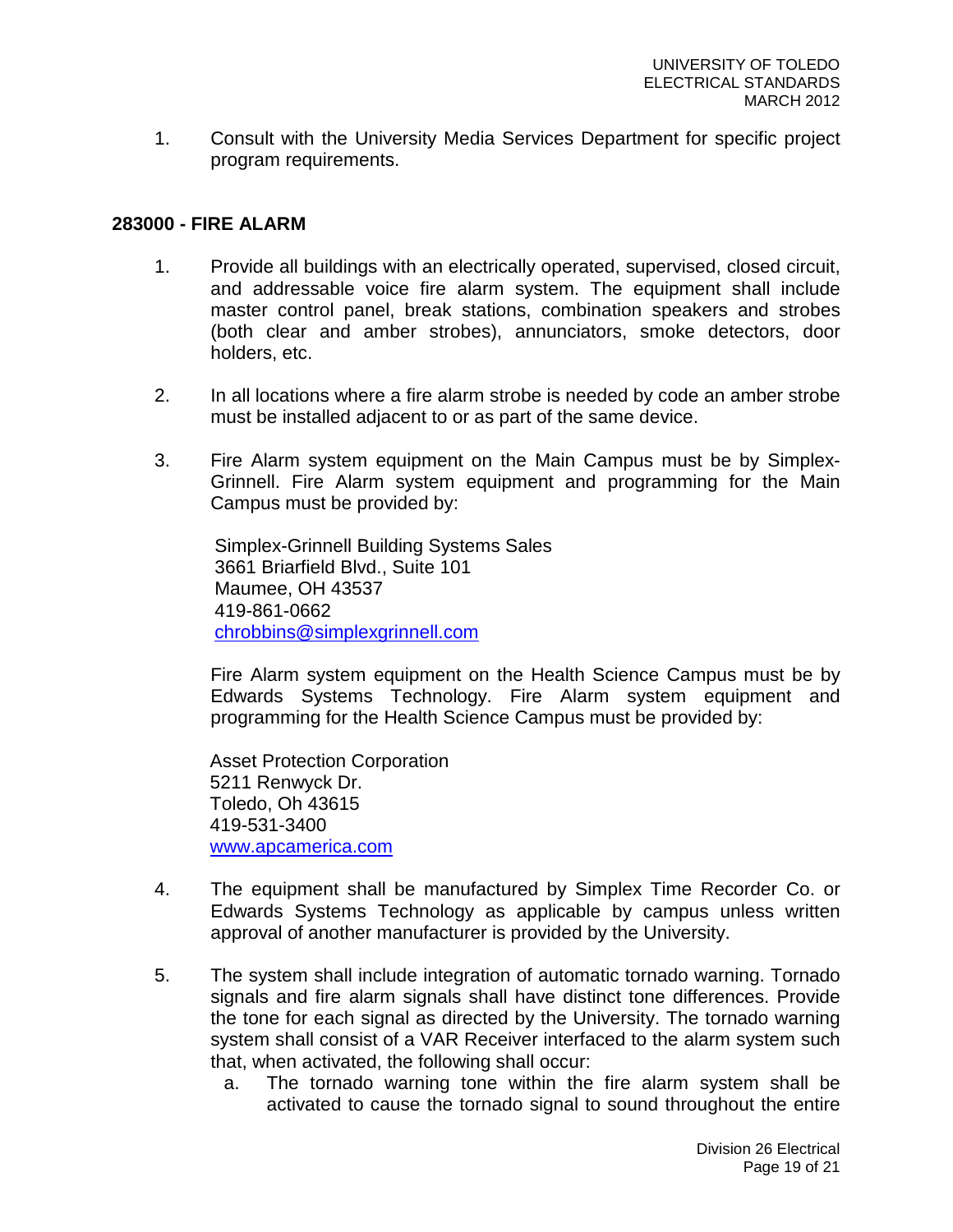building.

- b. The signals may be reset by operating the signal silence button on the alarm panel.
- 6. In Residence Halls, room smoke detectors, when activated, shall sound their local alarm only and annunciate at the control panel and annunciators. If not reset within an adjustable time period building alarm devices will sound.
- 7. Fire alarm signals shall be provided with semi-flush mounted signal and lamp unit with red trim and red lenses imprinted with the word "FIRE".
- 8. Fire alarm signals shall be twenty-four (24) VDC speakers and strobes designed for mounting in signal lamp unit.
- 9. Ceiling smoke detectors shall be addressable photoelectric type. In Residence Halls, room detectors shall include a local 90 dB sounder.
- 10. Duct ionization smoke detectors shall be furnished with sampling tubes and sensor. Detectors shall also contain a panel programmable relay to control fan shutdown upon this device activation or upon activation of any other device in system.
- 11. The remote annunciator shall be serial LCD type with 80 character display. The annunciator shall duplicate the signals occurring at the main control panel. Also provided shall be:
	- a. Control Pushbutton Switches For: Alarm silence, trouble silence, system reset and manual evacuation duplicating the control panel switches. A key "enable" switch shall be provided to activate or deactivate the control switches.
	- b. Tone Alert: Duplicates the control panel piezo during alarm and trouble conditions.
	- c. System Trouble LED.
	- d. Power on LED.
- 11. All new Annunciators or Fire Alarm Control Panels installed on the Health Science Campus shall be integrated into the existing campus fiber loop (12 fiber – single mode). Fiber shall be included in the Electrical Contractors bid and shall be Corning 012E8P-311XX-A3-RED. Coordinate new locations with JDRM Engineering (See 26 0574) and University Project Manager prior to installation
- 13. All wiring shall be in conduit. Color code shall be used and all wires shall be tagged at all junction points and shall test free from ground or crosses between conductors.